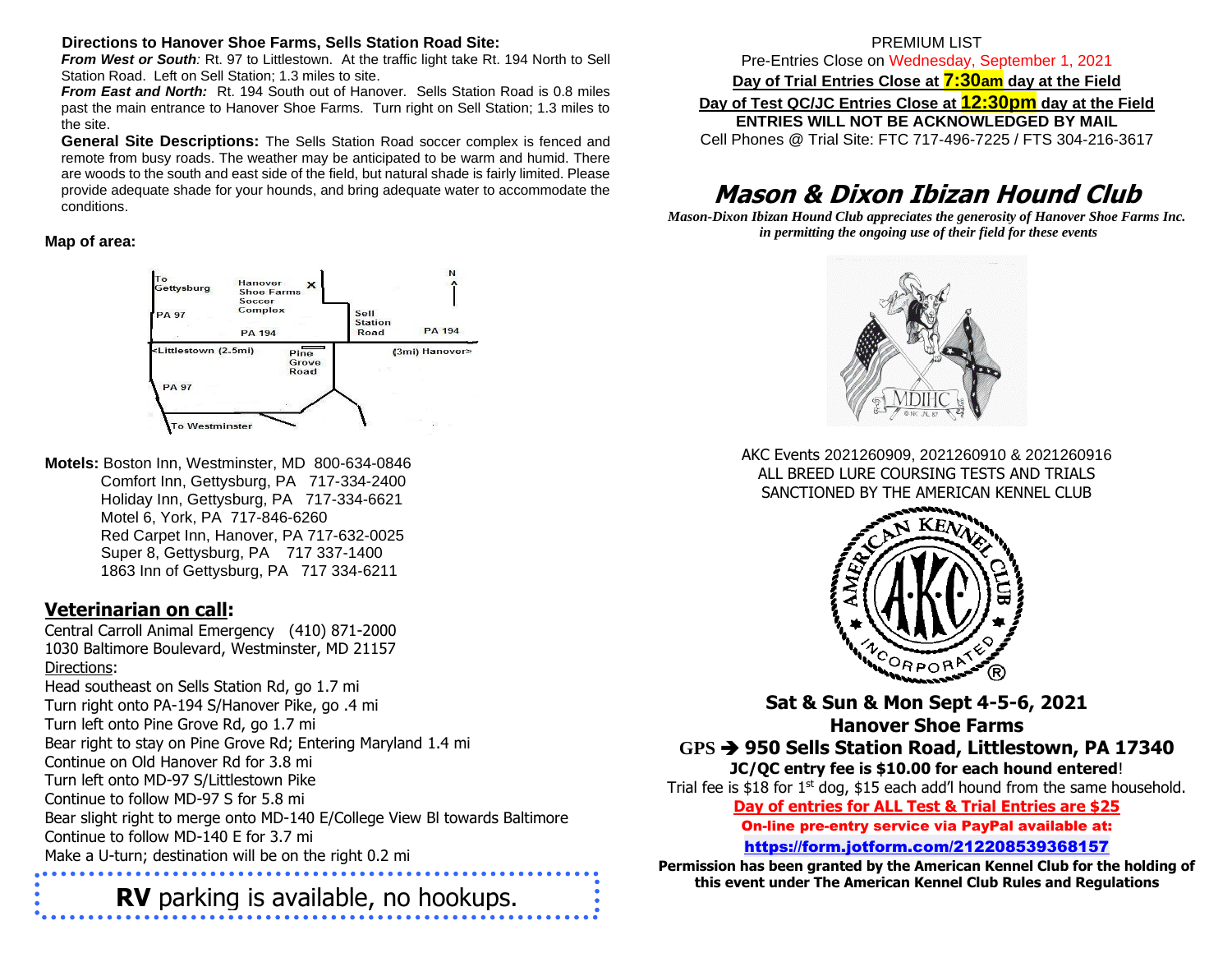# **Mason Dixon Ibizan Hound Club Officers and Directors**

President Dr. Kammi Kai Hefner, VP Carol Smith Secretary Celeste Mulcrone Treasurer Audrey Silverstein Directors Bob Jordan, Patricia Wieland & Dean Wright

# **JUDGES & ASSIGNMENTS**

Francis Byrne PO Box 248 Clear Spring, MD 21722 #100077 Diana Darling7570 Mason Spring Rd La Plata, MD 20646 #ZC269 Karen Rockwell 53 Southwick Dr Bedford, OH 44146 #6475

| SA.                                                                            | Az | Ba | Bz |   | G                         | lb | IG | IW | PН | PPP | RR | Sa | W | -00 | S* |
|--------------------------------------------------------------------------------|----|----|----|---|---------------------------|----|----|----|----|-----|----|----|---|-----|----|
| FB                                                                             |    |    |    | ⌒ | $\checkmark$<br>$\lambda$ |    |    |    |    |     |    |    |   |     |    |
| DD                                                                             |    |    |    |   |                           |    |    |    |    |     |    |    |   |     |    |
| <b>KR</b>                                                                      |    |    |    |   |                           |    |    |    |    |     |    |    |   |     |    |
| Running Order: A, Az, Ba, C, G, W, Ib, IG, IW, PH, PPP, Sa, SD, FSS, S, Bz, RR |    |    |    |   |                           |    |    |    |    |     |    |    |   |     |    |

| <b>SUN</b> | $\cdots$ | Δ →<br>∼      | Ba      | <b>Bz</b> | ⌒ | $\sim$<br>G               | Ib                   | IG                   | IW                   | PH           | <b>PPP</b> | <b>RR</b> | Sa      | SD                   | W         | <b>FOO</b> | S*        |
|------------|----------|---------------|---------|-----------|---|---------------------------|----------------------|----------------------|----------------------|--------------|------------|-----------|---------|----------------------|-----------|------------|-----------|
|            |          |               |         |           |   |                           |                      |                      |                      |              |            |           | $\cdot$ | $\ddot{\phantom{1}}$ |           |            | $\lambda$ |
|            |          | $\cdot$<br>,, | $\cdot$ |           |   |                           |                      |                      |                      |              |            |           |         |                      | $\lambda$ |            |           |
| KR<br>.    |          |               |         |           |   | $\checkmark$<br>$\lambda$ | $\cdot$<br>$\lambda$ | $\cdot$<br>$\lambda$ | $\cdot$<br>$\lambda$ | $\cdot$<br>↗ |            |           |         |                      |           |            |           |

Running Order: A, Az, Ba, C, W, Bz, G, Ib, IG, IW, PH, PPP, Sa, SD, FSS, S, RR

| <b>MON</b> | $\cdots$ | 74.                               | Ba           | <b>Bz</b> | ⌒<br>◡               | ⌒<br>G       | lb               | $\sim$<br>ΙG | IW                   | PН                   | <b>PPP</b>           | <b>RR</b> | Sa        | <b>SD</b> | W                 | <b>FSS</b> | $\mathbf{c}^*$<br>১  |
|------------|----------|-----------------------------------|--------------|-----------|----------------------|--------------|------------------|--------------|----------------------|----------------------|----------------------|-----------|-----------|-----------|-------------------|------------|----------------------|
| FB         |          |                                   |              |           |                      | $\cdot$<br>⌒ | $\lambda$<br>. . | $\cdot$      | $\cdot$<br>$\lambda$ | $\ddot{\phantom{1}}$ | $\cdot$<br>$\lambda$ |           |           |           | $\checkmark$<br>⌒ |            |                      |
| DD         |          |                                   |              |           |                      |              |                  |              |                      |                      |                      |           | $\lambda$ | $\lambda$ |                   | $\lambda$  | $\cdot$<br>$\lambda$ |
| m          | $\cdot$  | $\ddot{\phantom{1}}$<br>$\lambda$ | $\cdot$<br>↗ |           | $\cdot$<br>$\lambda$ |              |                  |              |                      |                      |                      | $\lambda$ |           |           |                   |            |                      |

Running Order: G, Ib, IG, IW, PH, PPP, W, Sa, SD, FSS, S, A, Az, Ba, Bz, C, RR

# **S\* is for Singles & Sloughis**

Tests will be judged Saturday: Francis, Sunday: Karen & Monday: Diana

## **FIELD COMMITTEE**

| <b>Field Trial Chair</b> | Melissa Shuman asmsfamily02@gmail.com<br>24 Wheatland Circle Lebanon, PA 17042 717-496-7225                                                                       |
|--------------------------|-------------------------------------------------------------------------------------------------------------------------------------------------------------------|
| Field Trial Sec.         | Kammi Hefner, DrHefner@pobox.com<br>PO Box 104 Pleasant Hall, PA 17246<br>304-216-3617                                                                            |
| Lure Operators           | Frances Byrne, Julie Cramer, Diana Darling, Kammi Hefner, Russ Light, Kathy<br>Sanders, Harry VanVliet, Pat Wieland                                               |
| <b>Huntmasters</b>       | Doug Berlin, Corey Turner, Frances Byrne, Bruce Goodman, Kammi Hefner,<br>Russ Light, Rick Marnoch, Kathy Sanders, Melissa Shuman, Harry VanVliet, Pat<br>Wieland |
| <b>Field Clerk</b>       | Elizabeth Goodman, Diane Myers, Melissa Shuman, Carol Smith, Kaye Straky,<br>Corey Turner, Pat Wieland                                                            |
| Inspection               | Diane Myers, Melissa Shuman, Carol Smith, Kaye Straky, Pat Wieland                                                                                                |

### **Eligibility**

Only purebred Afghan Hound, Azawakh, Basenji, Borzoi, Cirneco Dell'Etna, Greyhound, Ibizan Hound, Irish Wolfhound, Italian Greyhound, Pharaoh Hound, Portuguese Podengo Pequeno, Rhodesian Ridgeback, Saluki, Scottish Deerhound, Sloughi, Whippet, at least one year of age, that have been registered with The American Kennel Club. Dogs of these breeds recorded with the Purebred Alternative Listing Program/Indefinite Listing Privilege (PAL/ILP) or dogs with Conditional registration are eligible to participate. Breed disqualifications apply. Foundation Stock Service Breeds eligible to compete for suffix titles only are Norrbottenspets, Peruvian Inca Orchid, Portuguese Podengos (Medio & Grande), and Thai Ridgeback.

## **Stakes Offered**

**OPEN**: Open to all hounds that have obtained an AKC Qualified Courser certificate. This requirement will be waived for hounds that have earned a Field Championship title from the American Sighthound Field Association (ASFA) or the Canadian Kennel Club (CKC). ASFA or CKC Field Champions must submit a copy of their title certificate to the host club when they enter their first AKC Open Stake. This copy must be included when the results of the trial are sent to the AKC. Championship points earned from the Open Stake will only count toward a Field Champion title.

**OPEN VETERAN:** Open to all hounds, which are eligible to enter the Open or Special Stake and are of Veteran age as determined by their Parent Breed Club. Field Championship or LCX points may be awarded from this stake.

**SPECIAL:** Open to all hounds that have earned their AKC Field Championship titles. LCX points may be awarded from this stake.

Hounds under disqualification from AKC, ASFA or CKC Field Trials may **NOT** be entered. **Singles**: Open to all breeds that are approved to participate in AKC Lure Coursing Events. Hounds will run alone in order of random draw. Placements are determined by the combined preliminary and final course scores.

## **Tests Offered**

**Junior Courser:** Open to all eligible sighthounds. A hound running alone must receive a certification from a Judge on one date, and a second certification from a different Judge at a later date, with each Judge stating that the hound completed a (minimum) 600-yard course with a minimum of 4 turns. The hound must complete the entire course with enthusiasm and without interruption. Ribbons (Dark Green) will be awarded to all hounds that successfully complete the AKC Junior Courser Test.

**Qualified Courser:** Open to hounds that are at least 12 months of age (Qualifying Hound) running with another hound of the same breed - or another breed with a similar running style - (Testing Hound) shall receive certification from a licensed judge. The hound must complete the course with enthusiasm and without interruption, sufficiently course the lure and not course the Testing Hound. The judge will certify that the Qualifying Hound ran cleanly and did not appear to present a hazard to the Testing Hound at any point in the qualifying course. **This certificate is required to enter a hound in an Open Stake.** 

#### **Best in Field (BIG): Will be Offered each Day! Portuguese Podengo Pequeno and FSS Breeds are ineligible to compete for Best in Field. Limited PRACTICE will be offered Saturday & Sunday! NOTE: The Start/Finish will be from the Parking Lot.**

# **Conditions of Entry**

All entries must be at least one year of age on the day of the trial.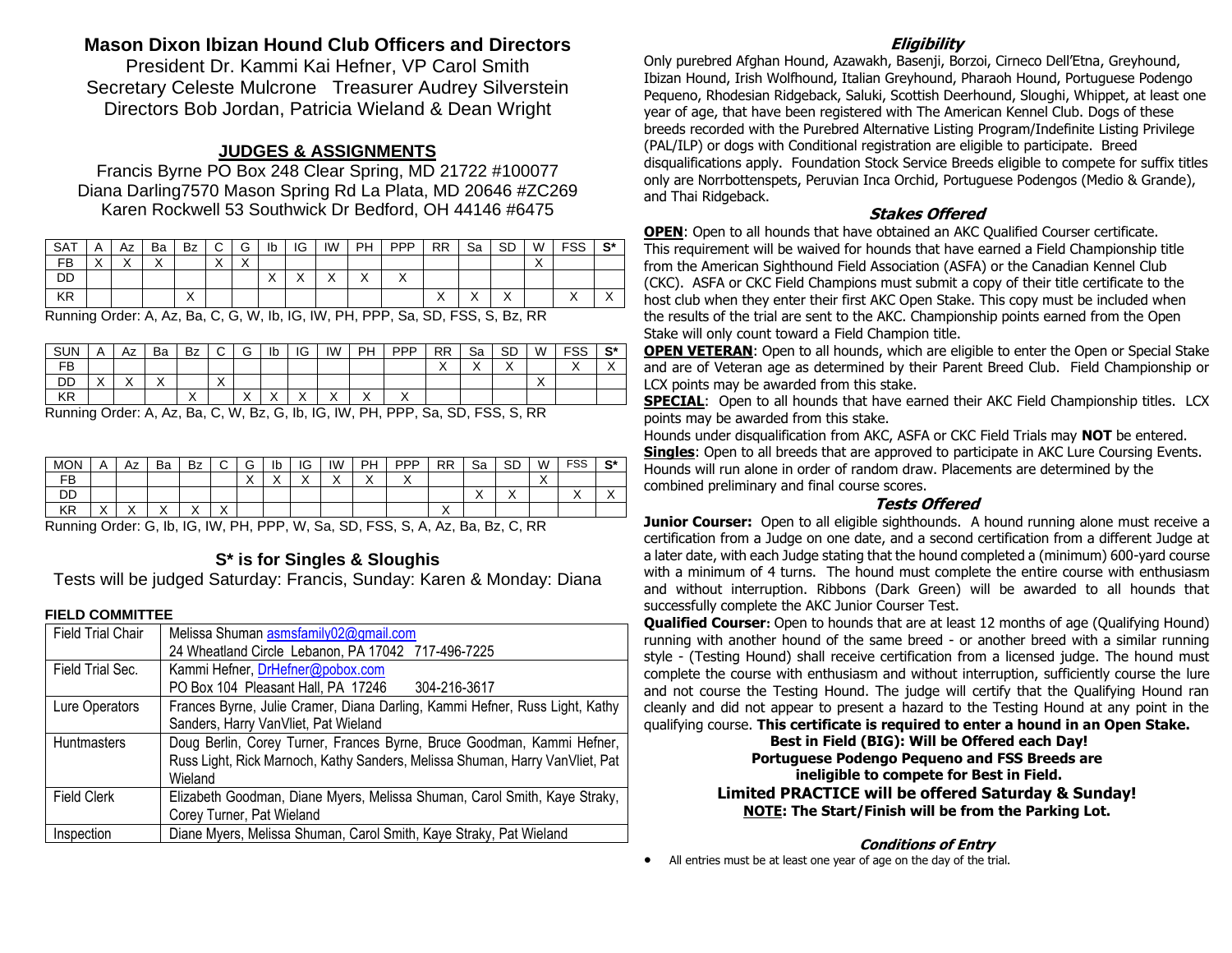• Hounds not present at time of roll call will be scratched after a 5 minute grace period

• Stakes may be split if sufficient entries are present in any one stake at the time of the draw to support more than one 5-point Major.

• Bitches in season and lame hounds will be excused. Entries will be refunded.

• Hounds will be checked for breed disqualifications. Spayed and neutered hounds are eligible to participate. Monorchid and cryptorchid hounds are ineligible to participate.

• A \$5.00 fine will be assessed for any loose hound on the field that is not competing in the course in progress.

• Battery powered, continuous loop equipment will be used. Lures consist of white plastic. Back-up equipment will be available.

• MDIHC reserves the right to alter course plans due to field and/or weather conditions on the day of the trial. The course will be reversed for finals, run-offs and BOB.

• The field is board fenced; shade is limited, and adequate shade and cooling/drinking water should be provided by participants.

• Any person may, upon reasonable complaint, be asked to leave the grounds by the Field Committee. Children must be under control of their parents or guardians at all times.

**Course Plan Saturday, September 4, 2021** ➔ **770yds**



## **Ribbons and Trophies** First – Blue, Second - Red, Third - Yellow, Fourth – White, Fifth - Pink. Qualifying JC is Dark green. Best of Breed - Purple & Gold Rosette Best in Field - Red, White & Blue Rosette

BOB, BIF, and special trophies donated by MDIHC **Best in Field (BIF): Will be Offered each day!!!**

# **Mail entries to the Field Trial Secretary: Dr. Kammi Kai Hefner PO Box 104 Pleasant Hall, PA 17246 Please make checks payable to MDIHC. Or try our On-line pre-entry service via PayPal available at:** <https://form.jotform.com/212208539368157>

**Course Plan Sunday, September 5, 2021** ➔ **695yds**

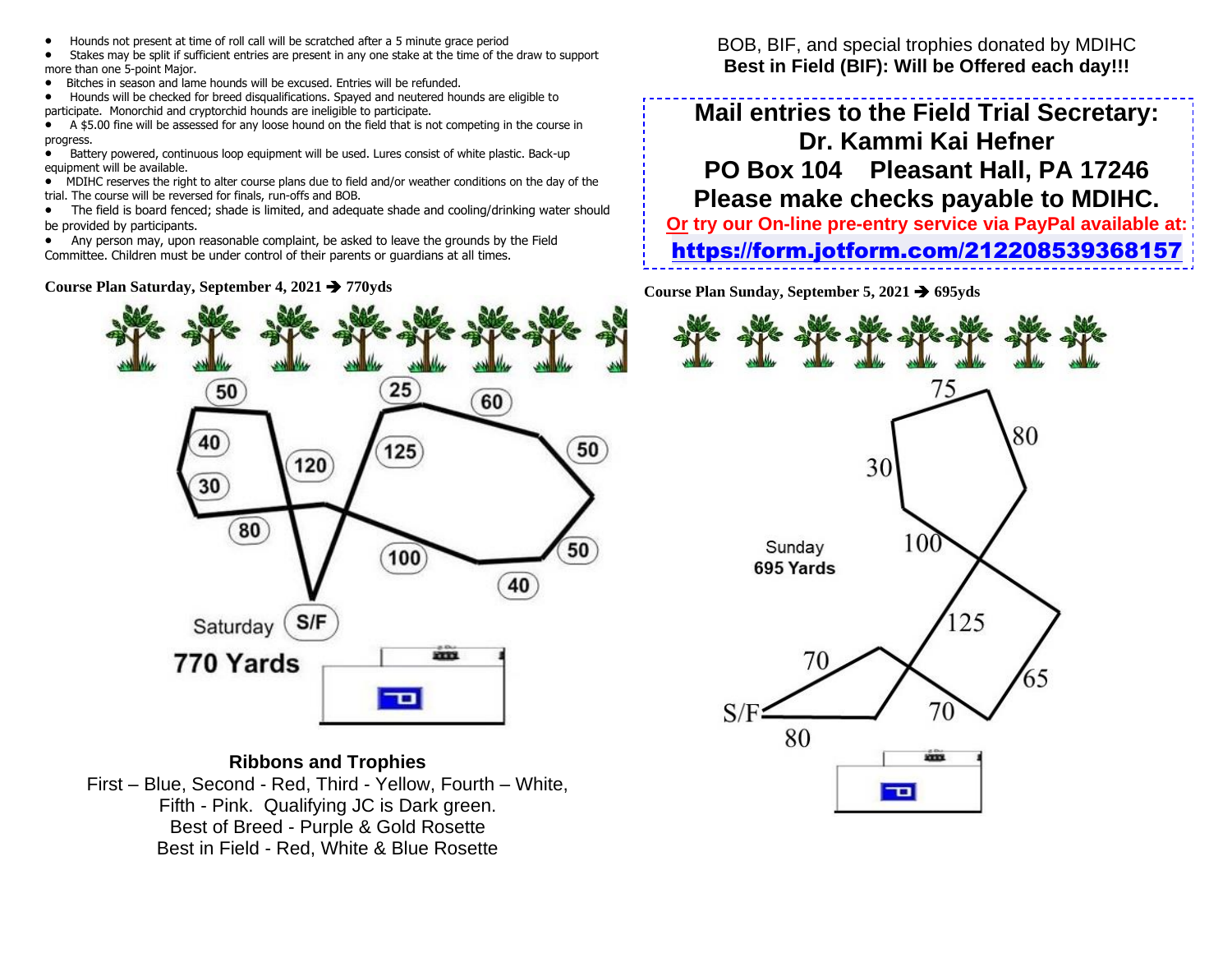**Course Plan Monday, September 5, 2021** ➔ **780yds**



**Lunch will not be offered due to COVID-19. Lunch will not be offered due to COVID-19.**

**PRACTICE** will be offered on Saturday and Sunday ONLY after JC and QC runs, weather, equipment and time permitting. Cost is \$5.00 per run. Practice will NOT be offered on Monday.



#### **Qualified Courser Certificate**

Instructions: This form is to be used when a hound successfully completes the Qualified Courser Test at an AKC Lure Coursing event. A hound must have received this certification within one year of the closing date of the trial being entered to be eligible to compete in an AKC Lure Coursing Trial in the Open or Open Veteran stake. This form must be properly completed and submitted along with this hound's first entry in an AKC Lure Coursing Trial in either stake.

\* Hounds who have earned a Field Championship from either the American Sighthound Field Association (ASFA) or the Canadian Kennel Club (CKC) are exempt from this requirement. A copy of the applicable FC certificate must accompany the first entry of these hounds.

#### To be completed by owner/agent:

| <b>Breed</b>                              | Call Name                                                                                                                                                                                                                                                  |
|-------------------------------------------|------------------------------------------------------------------------------------------------------------------------------------------------------------------------------------------------------------------------------------------------------------|
|                                           |                                                                                                                                                                                                                                                            |
| <b>AKC Registration Number</b>            | <u> 1989 - Jan Stein, amerikansk politiker (d. 1989)</u>                                                                                                                                                                                                   |
| information provided is true and correct. | I hereby certify that the hound running in the Qualifying Course is the hound identified above and the                                                                                                                                                     |
| Printed Name of Owner/Agent               | information provided is true and corre-                                                                                                                                                                                                                    |
|                                           | Signature of Owner/Agent<br>Date and the state of the state of the state of the state of the state of the state of the state of the state of the state of the state of the state of the state of the state of the state of the state of the state of the s |

#### To be completed by certifying judge:

I hereby certify that the above referenced hound passed the Qualified Courser Test by running clean with another hound of the same breed or one with a similar running style completing a course a minimum of 600 yards.

Judge's Printed Name Name and Sudgets Number

Judge's Signature

X.

Lunch will not be offered due to COVID-19. **Internal Contract Contract ENTRIES** ENTRIES **please contact the Field Trial Secretary at [DrHefner@pobox.com](mailto:DrHefner@pobox.com) for "editable" MS Word Entry Forms that can be emailed to you! Please include "MDIHC 2021" in your Subject line.**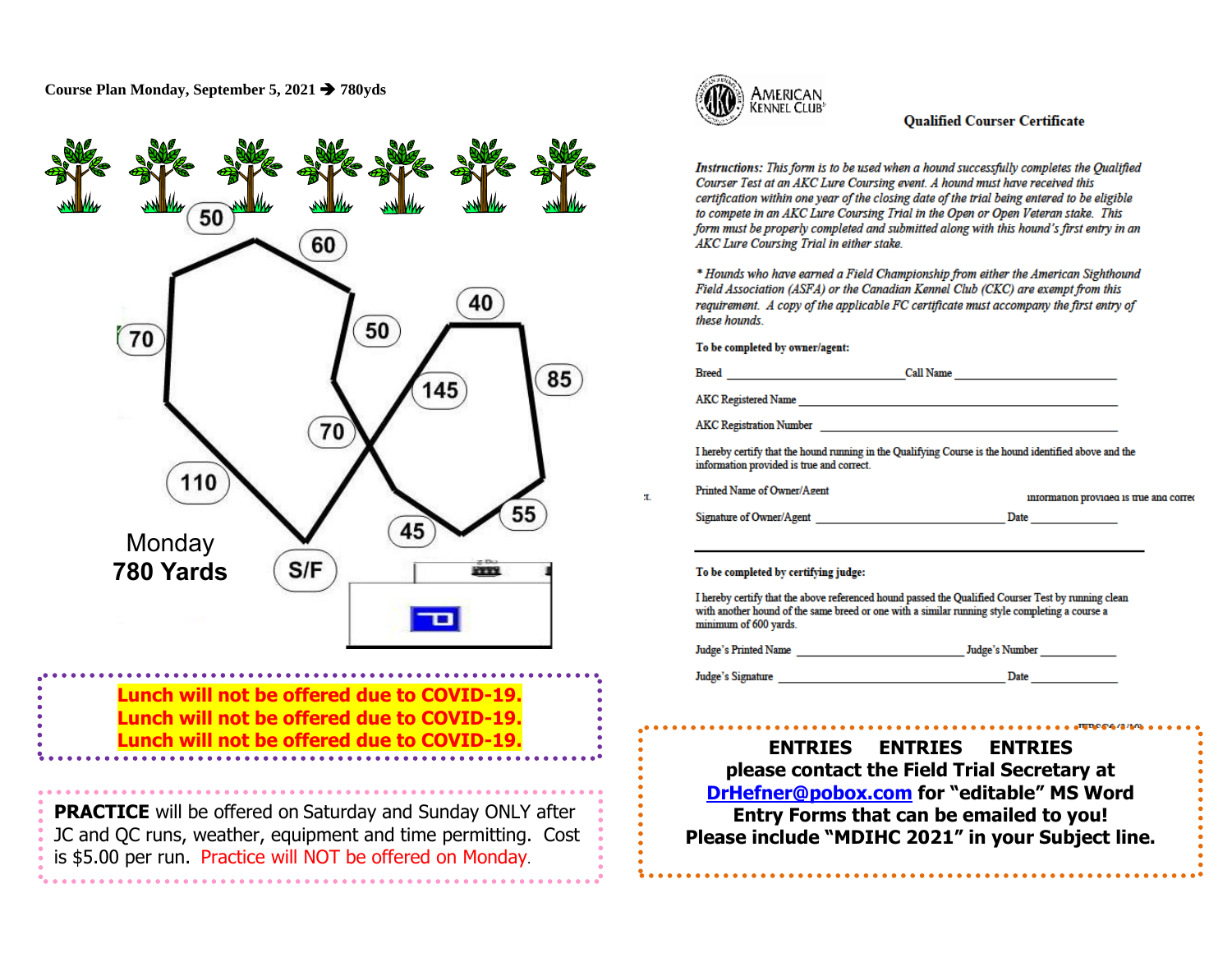# **AKC LURE COURSING COVID-19 EVENT WAIVER**

If submitting entries on-line, please print this page and give to the FTS.

 $\Box$  I fully attest to the best of my knowledge that I do not have COVID-19 at the time of attending this event.

- $\Box$  I also attest that I have NOT been in contact with or exposed to any known carrier of COVID-19 within the past 14 days.
- $\Box$  I agree that I am attending this AKC event entirely at my own risk and take full responsibility for my own health and safety during this event.
- $\Box$  I will follow all AKC and host club rules and requirements to reduce any exposure and possibility of contracting or spreading the virus.
- $\Box$  I will fully cooperate with any city, county or state guidelines that have jurisdiction in the area in which the event is taking place.
- $\Box$  I fully submit that the American Kennel Club (AKC), host club (CBARRC), the venue that I am attending, and any workers or volunteers, are in no way liable for any present or future COVID-19 exposure incurred at any time by any person, in attendance or not in attendance, during or after this event.

The following person(s) will be designated to release/catch my dog at the event:

\_\_\_\_\_\_\_\_\_\_\_\_\_\_\_\_\_\_\_\_\_\_\_\_\_\_\_\_\_\_\_\_\_\_\_\_\_\_\_\_\_\_\_\_\_\_\_\_\_\_\_

\_\_\_\_\_\_\_\_\_\_\_\_\_\_\_\_\_\_\_\_\_\_\_\_\_\_\_\_\_\_\_\_\_\_\_\_\_\_\_\_\_\_\_\_\_\_\_\_\_\_\_

\_\_\_\_\_\_\_\_\_\_\_\_\_\_\_\_\_\_\_\_\_\_\_\_\_\_\_\_\_\_\_\_\_\_\_\_\_\_\_\_\_\_\_\_\_\_\_\_\_\_\_

# OWNER/AGENT PRINTED NAME:

OWNER/AGENT SIGNATURE:

DATE:

**ALL FIELDS MUST BE FILLED OUT TO COMPLETE YOUR ENTRY!**

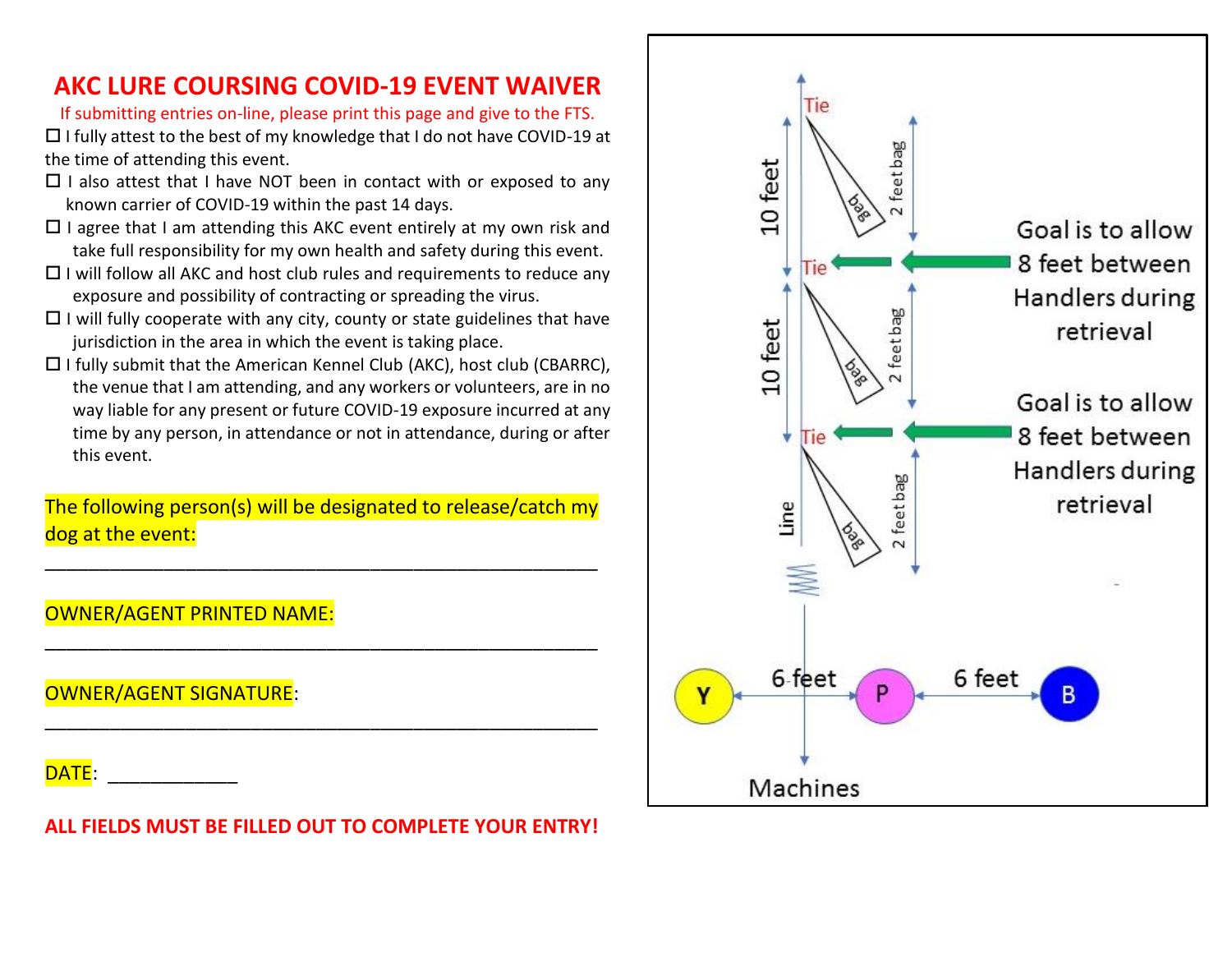| <b>CALL NAME:</b>                                                                                                                                                                                                                                                                                                                                                                                                                                                                                                                                                                                                                                                                                                                                                                                                                                                                                                                                                                                                                                                                                                                                                                                                                                                                                                                                                                                                                                                                                                                                                                                                                                                                                                                                                                                                                                                                                                                                                                                                                                                                                                                                                                                                                                                                                                                                                                                                                                                                                                                                                                                                                                                                                                                                                                                                                                                                                                                                                                                                                                                                                                                                                                                                                                                                                                                      |                  |                  |        |                                                 |            |                            |                                    |  |
|----------------------------------------------------------------------------------------------------------------------------------------------------------------------------------------------------------------------------------------------------------------------------------------------------------------------------------------------------------------------------------------------------------------------------------------------------------------------------------------------------------------------------------------------------------------------------------------------------------------------------------------------------------------------------------------------------------------------------------------------------------------------------------------------------------------------------------------------------------------------------------------------------------------------------------------------------------------------------------------------------------------------------------------------------------------------------------------------------------------------------------------------------------------------------------------------------------------------------------------------------------------------------------------------------------------------------------------------------------------------------------------------------------------------------------------------------------------------------------------------------------------------------------------------------------------------------------------------------------------------------------------------------------------------------------------------------------------------------------------------------------------------------------------------------------------------------------------------------------------------------------------------------------------------------------------------------------------------------------------------------------------------------------------------------------------------------------------------------------------------------------------------------------------------------------------------------------------------------------------------------------------------------------------------------------------------------------------------------------------------------------------------------------------------------------------------------------------------------------------------------------------------------------------------------------------------------------------------------------------------------------------------------------------------------------------------------------------------------------------------------------------------------------------------------------------------------------------------------------------------------------------------------------------------------------------------------------------------------------------------------------------------------------------------------------------------------------------------------------------------------------------------------------------------------------------------------------------------------------------------------------------------------------------------------------------------------------------|------------------|------------------|--------|-------------------------------------------------|------------|----------------------------|------------------------------------|--|
| Pre-Entries Close on Wednesday, September 1, 2021 6pm                                                                                                                                                                                                                                                                                                                                                                                                                                                                                                                                                                                                                                                                                                                                                                                                                                                                                                                                                                                                                                                                                                                                                                                                                                                                                                                                                                                                                                                                                                                                                                                                                                                                                                                                                                                                                                                                                                                                                                                                                                                                                                                                                                                                                                                                                                                                                                                                                                                                                                                                                                                                                                                                                                                                                                                                                                                                                                                                                                                                                                                                                                                                                                                                                                                                                  |                  |                  |        |                                                 |            |                            |                                    |  |
| Late Trial Entries Close at 7:30am day of trial at the field                                                                                                                                                                                                                                                                                                                                                                                                                                                                                                                                                                                                                                                                                                                                                                                                                                                                                                                                                                                                                                                                                                                                                                                                                                                                                                                                                                                                                                                                                                                                                                                                                                                                                                                                                                                                                                                                                                                                                                                                                                                                                                                                                                                                                                                                                                                                                                                                                                                                                                                                                                                                                                                                                                                                                                                                                                                                                                                                                                                                                                                                                                                                                                                                                                                                           |                  |                  |        |                                                 |            |                            |                                    |  |
| OFFICIAL AMERICAN KENNEL CLUB LURE COURSING ENTRY FORM 2021260909<br>Club:<br>Mason & Dixon Ibizan Hound Club                                                                                                                                                                                                                                                                                                                                                                                                                                                                                                                                                                                                                                                                                                                                                                                                                                                                                                                                                                                                                                                                                                                                                                                                                                                                                                                                                                                                                                                                                                                                                                                                                                                                                                                                                                                                                                                                                                                                                                                                                                                                                                                                                                                                                                                                                                                                                                                                                                                                                                                                                                                                                                                                                                                                                                                                                                                                                                                                                                                                                                                                                                                                                                                                                          |                  | Date:            |        |                                                 |            |                            | <b>Saturday, September 4, 2021</b> |  |
| <b>Hanover Shoe Farms</b><br>Location:<br>950 Sells Station Road, Littlestown, PA                                                                                                                                                                                                                                                                                                                                                                                                                                                                                                                                                                                                                                                                                                                                                                                                                                                                                                                                                                                                                                                                                                                                                                                                                                                                                                                                                                                                                                                                                                                                                                                                                                                                                                                                                                                                                                                                                                                                                                                                                                                                                                                                                                                                                                                                                                                                                                                                                                                                                                                                                                                                                                                                                                                                                                                                                                                                                                                                                                                                                                                                                                                                                                                                                                                      |                  | Event type       |        | Test                                            |            | Trial                      |                                    |  |
| Class:<br>JC<br>Special<br>OС<br>Open<br>Vet                                                                                                                                                                                                                                                                                                                                                                                                                                                                                                                                                                                                                                                                                                                                                                                                                                                                                                                                                                                                                                                                                                                                                                                                                                                                                                                                                                                                                                                                                                                                                                                                                                                                                                                                                                                                                                                                                                                                                                                                                                                                                                                                                                                                                                                                                                                                                                                                                                                                                                                                                                                                                                                                                                                                                                                                                                                                                                                                                                                                                                                                                                                                                                                                                                                                                           |                  | Singles          | Breed: | I Enclose Entry fees in the<br>amount of $:$ \$ |            |                            |                                    |  |
| Breeder:                                                                                                                                                                                                                                                                                                                                                                                                                                                                                                                                                                                                                                                                                                                                                                                                                                                                                                                                                                                                                                                                                                                                                                                                                                                                                                                                                                                                                                                                                                                                                                                                                                                                                                                                                                                                                                                                                                                                                                                                                                                                                                                                                                                                                                                                                                                                                                                                                                                                                                                                                                                                                                                                                                                                                                                                                                                                                                                                                                                                                                                                                                                                                                                                                                                                                                                               | Registration No: |                  | Sex:   |                                                 |            | Date of Birth:             |                                    |  |
| AKC Litter No.<br>AKC No.                                                                                                                                                                                                                                                                                                                                                                                                                                                                                                                                                                                                                                                                                                                                                                                                                                                                                                                                                                                                                                                                                                                                                                                                                                                                                                                                                                                                                                                                                                                                                                                                                                                                                                                                                                                                                                                                                                                                                                                                                                                                                                                                                                                                                                                                                                                                                                                                                                                                                                                                                                                                                                                                                                                                                                                                                                                                                                                                                                                                                                                                                                                                                                                                                                                                                                              |                  | ILP No.          |        |                                                 |            | Foreign No. & list country |                                    |  |
| Full Name of Dog:                                                                                                                                                                                                                                                                                                                                                                                                                                                                                                                                                                                                                                                                                                                                                                                                                                                                                                                                                                                                                                                                                                                                                                                                                                                                                                                                                                                                                                                                                                                                                                                                                                                                                                                                                                                                                                                                                                                                                                                                                                                                                                                                                                                                                                                                                                                                                                                                                                                                                                                                                                                                                                                                                                                                                                                                                                                                                                                                                                                                                                                                                                                                                                                                                                                                                                                      |                  |                  |        |                                                 | Call Name: |                            |                                    |  |
| Sire:                                                                                                                                                                                                                                                                                                                                                                                                                                                                                                                                                                                                                                                                                                                                                                                                                                                                                                                                                                                                                                                                                                                                                                                                                                                                                                                                                                                                                                                                                                                                                                                                                                                                                                                                                                                                                                                                                                                                                                                                                                                                                                                                                                                                                                                                                                                                                                                                                                                                                                                                                                                                                                                                                                                                                                                                                                                                                                                                                                                                                                                                                                                                                                                                                                                                                                                                  |                  |                  |        |                                                 |            |                            |                                    |  |
| Dam:                                                                                                                                                                                                                                                                                                                                                                                                                                                                                                                                                                                                                                                                                                                                                                                                                                                                                                                                                                                                                                                                                                                                                                                                                                                                                                                                                                                                                                                                                                                                                                                                                                                                                                                                                                                                                                                                                                                                                                                                                                                                                                                                                                                                                                                                                                                                                                                                                                                                                                                                                                                                                                                                                                                                                                                                                                                                                                                                                                                                                                                                                                                                                                                                                                                                                                                                   |                  |                  |        |                                                 |            |                            |                                    |  |
| Actual Owner(s):                                                                                                                                                                                                                                                                                                                                                                                                                                                                                                                                                                                                                                                                                                                                                                                                                                                                                                                                                                                                                                                                                                                                                                                                                                                                                                                                                                                                                                                                                                                                                                                                                                                                                                                                                                                                                                                                                                                                                                                                                                                                                                                                                                                                                                                                                                                                                                                                                                                                                                                                                                                                                                                                                                                                                                                                                                                                                                                                                                                                                                                                                                                                                                                                                                                                                                                       |                  |                  |        |                                                 |            |                            |                                    |  |
| Owner's Address:                                                                                                                                                                                                                                                                                                                                                                                                                                                                                                                                                                                                                                                                                                                                                                                                                                                                                                                                                                                                                                                                                                                                                                                                                                                                                                                                                                                                                                                                                                                                                                                                                                                                                                                                                                                                                                                                                                                                                                                                                                                                                                                                                                                                                                                                                                                                                                                                                                                                                                                                                                                                                                                                                                                                                                                                                                                                                                                                                                                                                                                                                                                                                                                                                                                                                                                       |                  |                  |        |                                                 |            |                            |                                    |  |
| City:                                                                                                                                                                                                                                                                                                                                                                                                                                                                                                                                                                                                                                                                                                                                                                                                                                                                                                                                                                                                                                                                                                                                                                                                                                                                                                                                                                                                                                                                                                                                                                                                                                                                                                                                                                                                                                                                                                                                                                                                                                                                                                                                                                                                                                                                                                                                                                                                                                                                                                                                                                                                                                                                                                                                                                                                                                                                                                                                                                                                                                                                                                                                                                                                                                                                                                                                  |                  | State:           |        | Zip:                                            |            |                            |                                    |  |
|                                                                                                                                                                                                                                                                                                                                                                                                                                                                                                                                                                                                                                                                                                                                                                                                                                                                                                                                                                                                                                                                                                                                                                                                                                                                                                                                                                                                                                                                                                                                                                                                                                                                                                                                                                                                                                                                                                                                                                                                                                                                                                                                                                                                                                                                                                                                                                                                                                                                                                                                                                                                                                                                                                                                                                                                                                                                                                                                                                                                                                                                                                                                                                                                                                                                                                                                        |                  |                  |        |                                                 |            |                            |                                    |  |
| Name of Owner's Agent/Handler (if any at Trial):                                                                                                                                                                                                                                                                                                                                                                                                                                                                                                                                                                                                                                                                                                                                                                                                                                                                                                                                                                                                                                                                                                                                                                                                                                                                                                                                                                                                                                                                                                                                                                                                                                                                                                                                                                                                                                                                                                                                                                                                                                                                                                                                                                                                                                                                                                                                                                                                                                                                                                                                                                                                                                                                                                                                                                                                                                                                                                                                                                                                                                                                                                                                                                                                                                                                                       |                  |                  |        |                                                 |            |                            |                                    |  |
| AKC Rules, Regulations, Policies and Guidelines are available on the American Kennel Club website: www.akc.org<br>I CERTIFY that I am the actual owner of this dog, or that I am the duly authorized agent of the actual owner whose name I have entered above. In<br>consideration of the acceptance of this entry. I (we) agree to abide by the rules and regulations of The American Kennel Club in effect at the time of this trial,<br>and by any additional rules and regulations appearing in the premium list for this trial, and entry form. I (we) certify and represent that the dog entered is not a<br>hazard to persons or other dogs. The entry is submitted for acceptance on the foregoing representation and Agreement. I (we) agree that the club holding<br>this event has the right to refuse this entry for cause which the club shall deem sufficient. In consideration of the acceptance of this entry and of the holding of<br>this event and of the opportunity to have the dog judged and to win prize money, ribbons, or trophies, I (we) agree to hold the AKC, the event giving club,<br>their members, directors, governors, officers, agents superintendents or event secretary and the owner or lessor of the premises and any provider of services<br>that are necessary to hold this event and any employees or volunteers of the aforementioned parties, and any AKC approved judge, judging at this event,<br>harmless from any claim for loss or injury which may be alleged to have been caused directly or indirectly to any person or thing by the act of this dog while<br>in or about the event premises or grounds or near any entrance thereto, and I (we) personally assume all responsibility and liability for any such claim; and I<br>(we) further agree to hold the aforementioned parties harmless form any claim for loss, injury or damage to this dog. Additionally, I (we) hereby assume the<br>sole responsibility for and agree to indemnify, defend and save the aforementioned parties harmless from any and all loss and expense (including legal fees)<br>by reason of the liability imposed by law upon any of the aforementioned parties for damage because of bodily injuries, including death at any time resulting<br>there from, sustained by any person or persons, including myself (ourselves) or on account of damage to property, arising out of or in consequence of my<br>(our) participation in this event, however such, injuries death or property damage may be caused, and whether or not the same may have been caused or<br>may be alleged to have been caused by the negligence of the aforementioned parties or any of their employees, agents, or any other persons. I (WE)<br>AGREE THAT ANY CAUSE OF ACTION, CONTROVERSY OR CLAIM ARISING OUT OF OR RELATED TO THE ENTRY, EXHIBITION OR<br>ATTENDANCE AT THE EVENT BETWEEN THE AKC AND MYSELF (OURSELVES) OR AS TO THE CONSTRUCTION, INTERPRETATION AND<br>EFFECT OF THIS AGREEMENT SHALL BE SETTLED BY ARBITRATION PURSUANT TO THE APPLICABLE RULES OF THE AMERICAN<br>ARBITRATION ASSOCIATION. HOWEVER, PRIOR TO ARBITRATION ALL APPLICABLE AKC BYLAWS, RULES, REGULATIONS AND<br>PROCEDURES MUST FIRST BE FOLLOWED AS SET FORTH IN THE AKC CHARTER AND BYLAWS, RULES, REGULATIONS, PUBLISHED |                  | <b>AGREEMENT</b> |        |                                                 |            |                            |                                    |  |
| POLICIES AND GUIDELINES.<br>Signature of Owner or his                                                                                                                                                                                                                                                                                                                                                                                                                                                                                                                                                                                                                                                                                                                                                                                                                                                                                                                                                                                                                                                                                                                                                                                                                                                                                                                                                                                                                                                                                                                                                                                                                                                                                                                                                                                                                                                                                                                                                                                                                                                                                                                                                                                                                                                                                                                                                                                                                                                                                                                                                                                                                                                                                                                                                                                                                                                                                                                                                                                                                                                                                                                                                                                                                                                                                  |                  |                  |        |                                                 |            |                            |                                    |  |
| Agent duly authorized to make the entry:<br>Telephone:                                                                                                                                                                                                                                                                                                                                                                                                                                                                                                                                                                                                                                                                                                                                                                                                                                                                                                                                                                                                                                                                                                                                                                                                                                                                                                                                                                                                                                                                                                                                                                                                                                                                                                                                                                                                                                                                                                                                                                                                                                                                                                                                                                                                                                                                                                                                                                                                                                                                                                                                                                                                                                                                                                                                                                                                                                                                                                                                                                                                                                                                                                                                                                                                                                                                                 |                  | E-mail Address:  |        |                                                 |            |                            |                                    |  |

| <b>CALL NAME:</b>                                                                                                                                                                                                                                                                                                                                                                                                                                                                                                                                                                                                                                                                                                                                                                                                                                                                                                                                                                                                                                                                                                                                                                                                                                                                                                                                                                                                                                                                                                                                                                                                                                                                                                                                                                                                                                                                                                                                                                                                                                                                                                                                                                                                                                                                                                                                                                                                                                                                                                                                                                                                                                                                                                                                                                                                                                                                                                                                                                                                                                                                                                                                                                                                                                                                                                                      |     |                  |        |                                                 |                                                                                                                               |  |  |
|----------------------------------------------------------------------------------------------------------------------------------------------------------------------------------------------------------------------------------------------------------------------------------------------------------------------------------------------------------------------------------------------------------------------------------------------------------------------------------------------------------------------------------------------------------------------------------------------------------------------------------------------------------------------------------------------------------------------------------------------------------------------------------------------------------------------------------------------------------------------------------------------------------------------------------------------------------------------------------------------------------------------------------------------------------------------------------------------------------------------------------------------------------------------------------------------------------------------------------------------------------------------------------------------------------------------------------------------------------------------------------------------------------------------------------------------------------------------------------------------------------------------------------------------------------------------------------------------------------------------------------------------------------------------------------------------------------------------------------------------------------------------------------------------------------------------------------------------------------------------------------------------------------------------------------------------------------------------------------------------------------------------------------------------------------------------------------------------------------------------------------------------------------------------------------------------------------------------------------------------------------------------------------------------------------------------------------------------------------------------------------------------------------------------------------------------------------------------------------------------------------------------------------------------------------------------------------------------------------------------------------------------------------------------------------------------------------------------------------------------------------------------------------------------------------------------------------------------------------------------------------------------------------------------------------------------------------------------------------------------------------------------------------------------------------------------------------------------------------------------------------------------------------------------------------------------------------------------------------------------------------------------------------------------------------------------------------------|-----|------------------|--------|-------------------------------------------------|-------------------------------------------------------------------------------------------------------------------------------|--|--|
| Pre-Entries Close on Wednesday, September 1, 2021 6pm                                                                                                                                                                                                                                                                                                                                                                                                                                                                                                                                                                                                                                                                                                                                                                                                                                                                                                                                                                                                                                                                                                                                                                                                                                                                                                                                                                                                                                                                                                                                                                                                                                                                                                                                                                                                                                                                                                                                                                                                                                                                                                                                                                                                                                                                                                                                                                                                                                                                                                                                                                                                                                                                                                                                                                                                                                                                                                                                                                                                                                                                                                                                                                                                                                                                                  |     |                  |        |                                                 |                                                                                                                               |  |  |
| Late Trial Entries Close at 7:30am day of trial at the field<br>OFFICIAL AMERICAN KENNEL CLUB LURE COURSING ENTRY FORM 2021260910                                                                                                                                                                                                                                                                                                                                                                                                                                                                                                                                                                                                                                                                                                                                                                                                                                                                                                                                                                                                                                                                                                                                                                                                                                                                                                                                                                                                                                                                                                                                                                                                                                                                                                                                                                                                                                                                                                                                                                                                                                                                                                                                                                                                                                                                                                                                                                                                                                                                                                                                                                                                                                                                                                                                                                                                                                                                                                                                                                                                                                                                                                                                                                                                      |     |                  |        |                                                 |                                                                                                                               |  |  |
| Mason & Dixon Ibizan Hound Club<br>Club:                                                                                                                                                                                                                                                                                                                                                                                                                                                                                                                                                                                                                                                                                                                                                                                                                                                                                                                                                                                                                                                                                                                                                                                                                                                                                                                                                                                                                                                                                                                                                                                                                                                                                                                                                                                                                                                                                                                                                                                                                                                                                                                                                                                                                                                                                                                                                                                                                                                                                                                                                                                                                                                                                                                                                                                                                                                                                                                                                                                                                                                                                                                                                                                                                                                                                               |     | Date:            |        |                                                 | <b>Sunday, September 5, 2021</b>                                                                                              |  |  |
| <b>Hanover Shoe Farms</b><br>Location:<br>950 Sells Station Road, Littlestown, PA                                                                                                                                                                                                                                                                                                                                                                                                                                                                                                                                                                                                                                                                                                                                                                                                                                                                                                                                                                                                                                                                                                                                                                                                                                                                                                                                                                                                                                                                                                                                                                                                                                                                                                                                                                                                                                                                                                                                                                                                                                                                                                                                                                                                                                                                                                                                                                                                                                                                                                                                                                                                                                                                                                                                                                                                                                                                                                                                                                                                                                                                                                                                                                                                                                                      |     | Event type       |        | Test                                            | Trial                                                                                                                         |  |  |
| Class:<br> JC  <br>OC 1<br>Open   Special                                                                                                                                                                                                                                                                                                                                                                                                                                                                                                                                                                                                                                                                                                                                                                                                                                                                                                                                                                                                                                                                                                                                                                                                                                                                                                                                                                                                                                                                                                                                                                                                                                                                                                                                                                                                                                                                                                                                                                                                                                                                                                                                                                                                                                                                                                                                                                                                                                                                                                                                                                                                                                                                                                                                                                                                                                                                                                                                                                                                                                                                                                                                                                                                                                                                                              | Vet | Singles          | Breed: | I Enclose Entry fees in the<br>amount of $:$ \$ |                                                                                                                               |  |  |
| Breeder:                                                                                                                                                                                                                                                                                                                                                                                                                                                                                                                                                                                                                                                                                                                                                                                                                                                                                                                                                                                                                                                                                                                                                                                                                                                                                                                                                                                                                                                                                                                                                                                                                                                                                                                                                                                                                                                                                                                                                                                                                                                                                                                                                                                                                                                                                                                                                                                                                                                                                                                                                                                                                                                                                                                                                                                                                                                                                                                                                                                                                                                                                                                                                                                                                                                                                                                               |     | Registration No: |        | Sex:                                            | Date of Birth:                                                                                                                |  |  |
| $\Box$ AKC No. $\Box$ AKC Litter No.                                                                                                                                                                                                                                                                                                                                                                                                                                                                                                                                                                                                                                                                                                                                                                                                                                                                                                                                                                                                                                                                                                                                                                                                                                                                                                                                                                                                                                                                                                                                                                                                                                                                                                                                                                                                                                                                                                                                                                                                                                                                                                                                                                                                                                                                                                                                                                                                                                                                                                                                                                                                                                                                                                                                                                                                                                                                                                                                                                                                                                                                                                                                                                                                                                                                                                   |     | $\Box$ ILP No.   |        |                                                 | $\Box$ Foreign No. & list country                                                                                             |  |  |
| Full Name of Dog:                                                                                                                                                                                                                                                                                                                                                                                                                                                                                                                                                                                                                                                                                                                                                                                                                                                                                                                                                                                                                                                                                                                                                                                                                                                                                                                                                                                                                                                                                                                                                                                                                                                                                                                                                                                                                                                                                                                                                                                                                                                                                                                                                                                                                                                                                                                                                                                                                                                                                                                                                                                                                                                                                                                                                                                                                                                                                                                                                                                                                                                                                                                                                                                                                                                                                                                      |     |                  |        | Call Name:                                      |                                                                                                                               |  |  |
| Sire:                                                                                                                                                                                                                                                                                                                                                                                                                                                                                                                                                                                                                                                                                                                                                                                                                                                                                                                                                                                                                                                                                                                                                                                                                                                                                                                                                                                                                                                                                                                                                                                                                                                                                                                                                                                                                                                                                                                                                                                                                                                                                                                                                                                                                                                                                                                                                                                                                                                                                                                                                                                                                                                                                                                                                                                                                                                                                                                                                                                                                                                                                                                                                                                                                                                                                                                                  |     |                  |        |                                                 |                                                                                                                               |  |  |
| Dam:                                                                                                                                                                                                                                                                                                                                                                                                                                                                                                                                                                                                                                                                                                                                                                                                                                                                                                                                                                                                                                                                                                                                                                                                                                                                                                                                                                                                                                                                                                                                                                                                                                                                                                                                                                                                                                                                                                                                                                                                                                                                                                                                                                                                                                                                                                                                                                                                                                                                                                                                                                                                                                                                                                                                                                                                                                                                                                                                                                                                                                                                                                                                                                                                                                                                                                                                   |     |                  |        |                                                 |                                                                                                                               |  |  |
| Actual Owner(s):                                                                                                                                                                                                                                                                                                                                                                                                                                                                                                                                                                                                                                                                                                                                                                                                                                                                                                                                                                                                                                                                                                                                                                                                                                                                                                                                                                                                                                                                                                                                                                                                                                                                                                                                                                                                                                                                                                                                                                                                                                                                                                                                                                                                                                                                                                                                                                                                                                                                                                                                                                                                                                                                                                                                                                                                                                                                                                                                                                                                                                                                                                                                                                                                                                                                                                                       |     |                  |        |                                                 |                                                                                                                               |  |  |
| Owner's Address:                                                                                                                                                                                                                                                                                                                                                                                                                                                                                                                                                                                                                                                                                                                                                                                                                                                                                                                                                                                                                                                                                                                                                                                                                                                                                                                                                                                                                                                                                                                                                                                                                                                                                                                                                                                                                                                                                                                                                                                                                                                                                                                                                                                                                                                                                                                                                                                                                                                                                                                                                                                                                                                                                                                                                                                                                                                                                                                                                                                                                                                                                                                                                                                                                                                                                                                       |     |                  |        |                                                 |                                                                                                                               |  |  |
| City:                                                                                                                                                                                                                                                                                                                                                                                                                                                                                                                                                                                                                                                                                                                                                                                                                                                                                                                                                                                                                                                                                                                                                                                                                                                                                                                                                                                                                                                                                                                                                                                                                                                                                                                                                                                                                                                                                                                                                                                                                                                                                                                                                                                                                                                                                                                                                                                                                                                                                                                                                                                                                                                                                                                                                                                                                                                                                                                                                                                                                                                                                                                                                                                                                                                                                                                                  |     | State:           |        | Zip:                                            |                                                                                                                               |  |  |
| AKC Rules, Regulations, Policies and Guidelines are available on the American Kennel Club website: www.akc.org<br>I CERTIFY that I am the actual owner of this dog, or that I am the duly authorized agent of the actual owner whose name I have entered above. In<br>consideration of the acceptance of this entry. I (we) agree to abide by the rules and regulations of The American Kennel Club in effect at the time of this trial,<br>and by any additional rules and regulations appearing in the premium list for this trial, and entry form. I (we) certify and represent that the dog entered is not a<br>hazard to persons or other dogs. The entry is submitted for acceptance on the foregoing representation and Agreement. I (we) agree that the club holding<br>this event has the right to refuse this entry for cause which the club shall deem sufficient. In consideration of the acceptance of this entry and of the holding of<br>this event and of the opportunity to have the dog judged and to win prize money, ribbons, or trophies, I (we) agree to hold the AKC, the event giving club,<br>their members, directors, governors, officers, agents superintendents or event secretary and the owner or lessor of the premises and any provider of services<br>that are necessary to hold this event and any employees or volunteers of the aforementioned parties, and any AKC approved judge, judging at this event,<br>harmless from any claim for loss or injury which may be alleged to have been caused directly or indirectly to any person or thing by the act of this dog while<br>in or about the event premises or grounds or near any entrance thereto, and I (we) personally assume all responsibility and liability for any such claim; and I<br>(we) further agree to hold the aforementioned parties harmless form any claim for loss, injury or damage to this dog. Additionally, I (we) hereby assume the<br>sole responsibility for and agree to indemnify, defend and save the aforementioned parties harmless from any and all loss and expense (including legal fees)<br>by reason of the liability imposed by law upon any of the aforementioned parties for damage because of bodily injuries, including death at any time resulting<br>there from, sustained by any person or persons, including myself (ourselves) or on account of damage to property, arising out of or in consequence of my<br>(our) participation in this event, however such, injuries death or property damage may be caused, and whether or not the same may have been caused or<br>may be alleged to have been caused by the negligence of the aforementioned parties or any of their employees, agents, or any other persons. I (WE)<br>AGREE THAT ANY CAUSE OF ACTION, CONTROVERSY OR CLAIM ARISING OUT OF OR RELATED TO THE ENTRY, EXHIBITION OR<br>ATTENDANCE AT THE EVENT BETWEEN THE AKC AND MYSELF (OURSELVES) OR AS TO THE CONSTRUCTION, INTERPRETATION AND<br>EFFECT OF THIS AGREEMENT SHALL BE SETTLED BY ARBITRATION PURSUANT TO THE APPLICABLE RULES OF THE AMERICAN<br>ARBITRATION ASSOCIATION. HOWEVER, PRIOR TO ARBITRATION ALL APPLICABLE AKC BYLAWS, RULES, REGULATIONS AND<br>PROCEDURES MUST FIRST BE FOLLOWED AS SET FORTH IN THE AKC CHARTER AND BYLAWS, RULES, REGULATIONS, PUBLISHED |     | <b>AGREEMENT</b> |        |                                                 |                                                                                                                               |  |  |
| POLICIES AND GUIDELINES.<br>Signature of Owner or his                                                                                                                                                                                                                                                                                                                                                                                                                                                                                                                                                                                                                                                                                                                                                                                                                                                                                                                                                                                                                                                                                                                                                                                                                                                                                                                                                                                                                                                                                                                                                                                                                                                                                                                                                                                                                                                                                                                                                                                                                                                                                                                                                                                                                                                                                                                                                                                                                                                                                                                                                                                                                                                                                                                                                                                                                                                                                                                                                                                                                                                                                                                                                                                                                                                                                  |     |                  |        |                                                 |                                                                                                                               |  |  |
| Agent duly authorized to make the entry:                                                                                                                                                                                                                                                                                                                                                                                                                                                                                                                                                                                                                                                                                                                                                                                                                                                                                                                                                                                                                                                                                                                                                                                                                                                                                                                                                                                                                                                                                                                                                                                                                                                                                                                                                                                                                                                                                                                                                                                                                                                                                                                                                                                                                                                                                                                                                                                                                                                                                                                                                                                                                                                                                                                                                                                                                                                                                                                                                                                                                                                                                                                                                                                                                                                                                               |     |                  |        |                                                 |                                                                                                                               |  |  |
| Telephone:                                                                                                                                                                                                                                                                                                                                                                                                                                                                                                                                                                                                                                                                                                                                                                                                                                                                                                                                                                                                                                                                                                                                                                                                                                                                                                                                                                                                                                                                                                                                                                                                                                                                                                                                                                                                                                                                                                                                                                                                                                                                                                                                                                                                                                                                                                                                                                                                                                                                                                                                                                                                                                                                                                                                                                                                                                                                                                                                                                                                                                                                                                                                                                                                                                                                                                                             |     | E-mail Address:  |        |                                                 |                                                                                                                               |  |  |
| Please separate my hounds                                                                                                                                                                                                                                                                                                                                                                                                                                                                                                                                                                                                                                                                                                                                                                                                                                                                                                                                                                                                                                                                                                                                                                                                                                                                                                                                                                                                                                                                                                                                                                                                                                                                                                                                                                                                                                                                                                                                                                                                                                                                                                                                                                                                                                                                                                                                                                                                                                                                                                                                                                                                                                                                                                                                                                                                                                                                                                                                                                                                                                                                                                                                                                                                                                                                                                              |     |                  |        |                                                 | Check if hound has been dismissed within the last 6 trials<br>entered. Must be marked in order to qualify for a "clean" trial |  |  |

requirement.